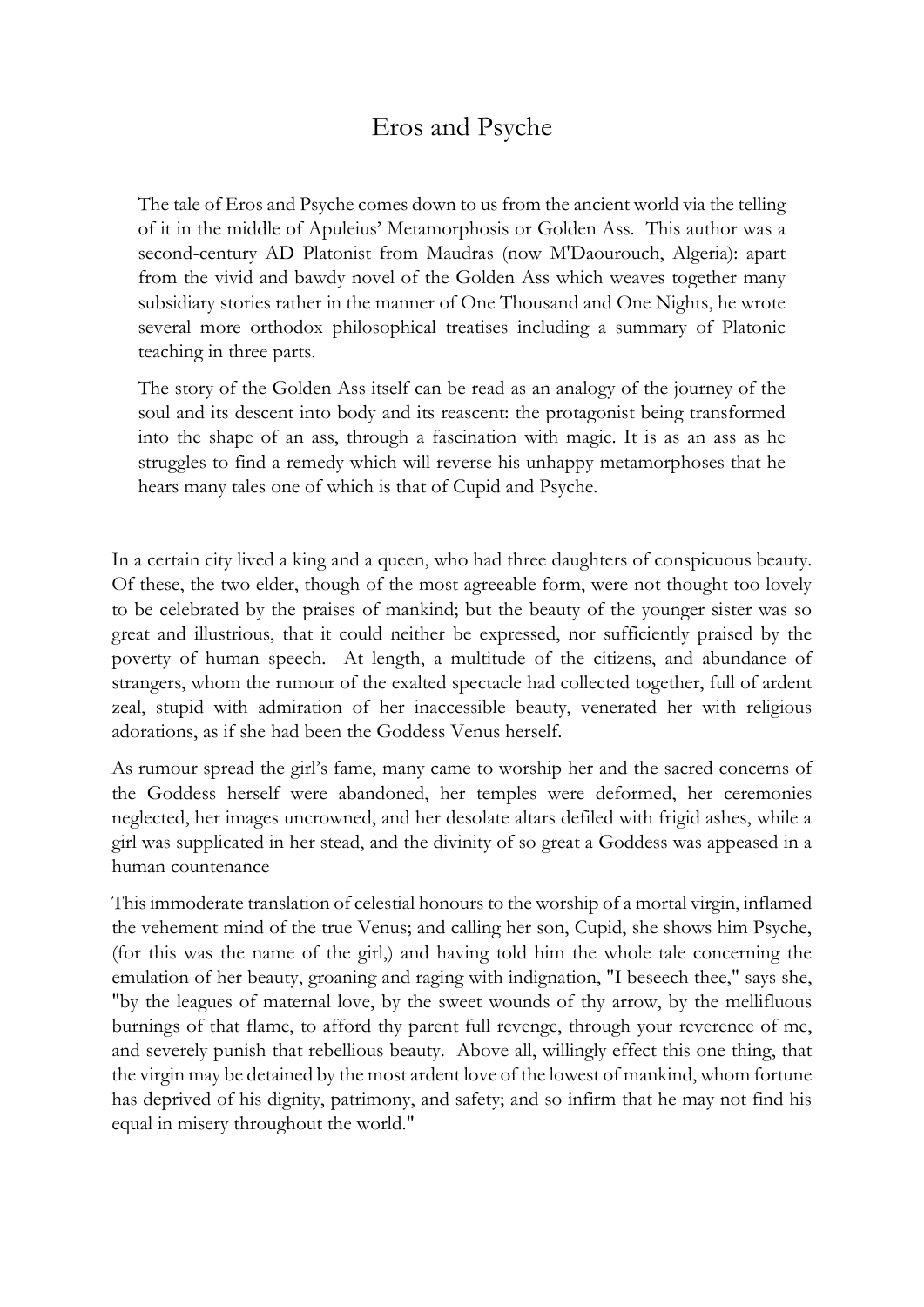While her elder sisters were married to powerful rulers of neighbouring kingdoms, Psyche herself remained unwooed even while showered with honours and veneration till, sick in her body and wounded in her soul, she begins to hate her beauty in herself. But the most miserable father of the most unfortunate daughter, suspecting the celestial hatred, and fearing the wrath of the Gods, questioned the most ancient oracle of Apollo and received the following response:

On some high mountain's craggy summit place The virgin, deck'd for deadly nuptial rites; Nor hope a son-in-law of mortal race, But a dire mischief, viperous and fierce; Who flies through ether, and with fire and sword Tires and debilitates whate'er exists, Terrific to the powers that reign on high. E'en mighty Jove the wing'd destroyer dreads, And streams and Stygian shades abhor the pest.

 The king, whose days, till then, had been crowned with felicity, on hearing this sacred oracle, returned slowly home, oppressed with sorrow, and disclosed to his wife the mandates of unpropitious fate. Many days were passed, on this occasion, in grief, weeping, and lamentation. But the cruel injunctions of the dire oracle now require to be accomplished. Now preparations were made for the deadly nuptials of the most miserable virgin; now the nuptial was changed into a funeral torch, and the sound of the the joyful hymeneal song closed with mournful howling, and the wretched bride wiped away her tears with her own nuptial veil. The whole city likewise lamented the sad destiny of the royal house, and public mourning was immediately proclaimed on the occasion.

 The necessity, however, of complying with the celestial mandates, importunately urged the miserable Psyche to her destined punishment. The solemnities, therefore, of the mournful marriage being accomplished with extreme sorrow, the living funeral takes place, followed by all the people, and the weeping Psyche attends not her nuptials, but her obsequies. She, seeing her parents delaying, exhorted them to a compliance with the Oracle, in the following words: "Why do you torture your unhappy old age with long-continued weeping? Why do you waste your spirits, which, indeed, are more mine than yours, with such frequent groans? Why do you deform your countenances, which in my sight are so venerable, with unavailing tears? These must be the rewards which you are to receive of my surpassing beauty, the truth of which having suffered a deadly blow from villainous envy, you, too late, perceive. Alas! then should you have wept and lamented, then bewailed me as one lost, when the people and nations celebrated me with divine honours, and when, with one voice, they called me a new Venus. I now perceive, I now clearly see, that I perish through the name of Venus alone. Lead me away, and place me on the rock to which I am destined by the oracle; I am in haste to accomplish these happy nuptials; I am in haste to see this my noble husband. Why do I delay? Why do I avoid his approach, who is born for the destruction of the whole world?"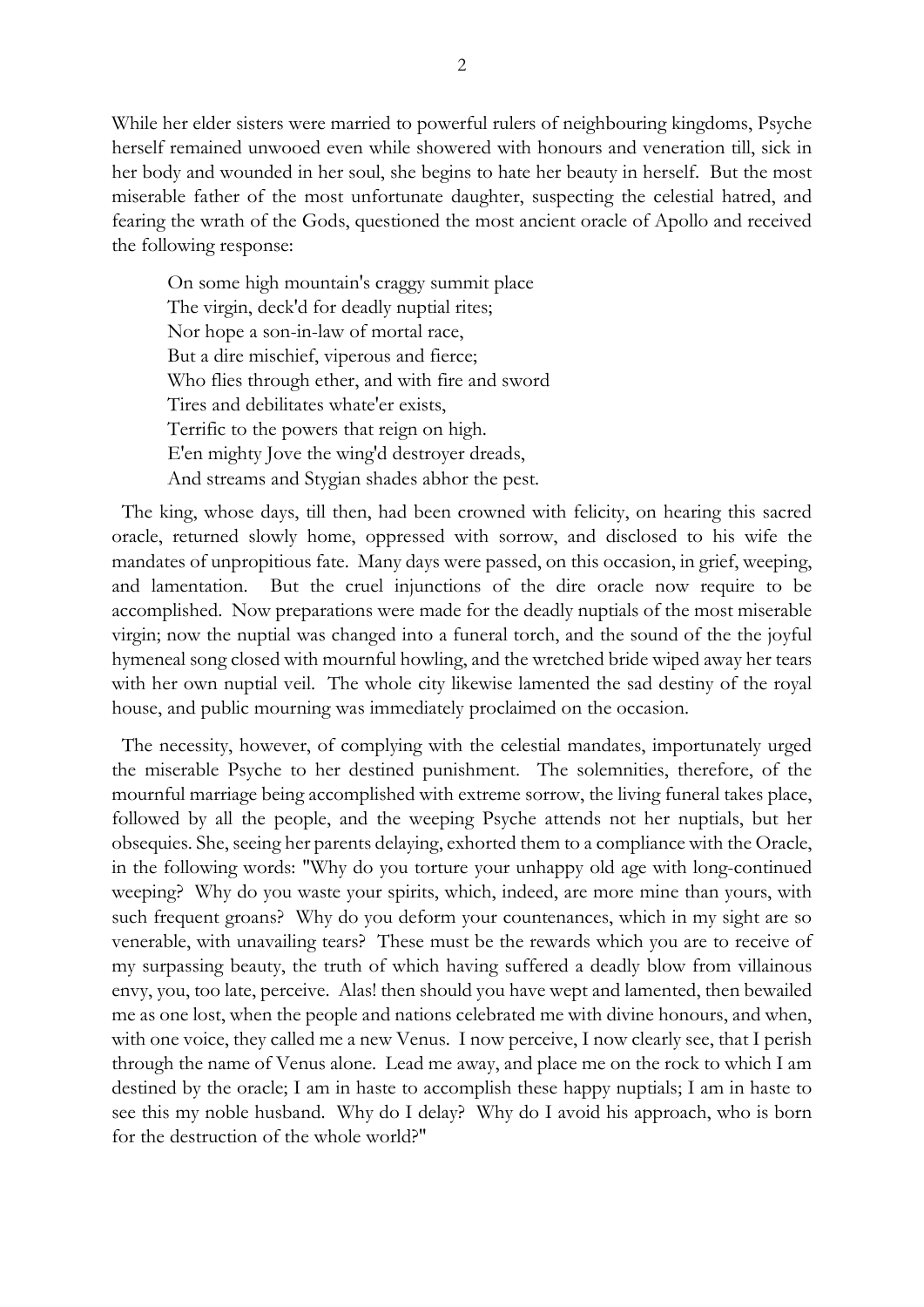The bride, having thus spoke, was silent, and, with undaunted steps, mingled herself with the splendid procession of the people that followed her. They advance to the destined rock of a lofty mountain, on the summit of which, having left the royal maid alone, with the nuptial torches extinguished with their tears, they returned home, with dejected heads and desponding hearts. And her miserable parents, indeed, sinking under the weight of such a mighty calamity, shut up the gates of their palace, hid themselves in darkness, and abandoned themselves to a perpetual night. But the mild breezes of the gently-blowing Zephyr gradually raised Psyche, as she stood, trembling and weeping, on the summit of the rock, her garments through the tranquil breath of the God, filling like a sail, and bearing her through the hollows of a valley, at the bottom of the mountain, softly reclined her on the bosom of a flowery turf.

Psyche, therefore, agreeably reclining in the flowery valley, on a bed of dewy grass, the mighty perturbation of her mind being appeased, enjoyed delightful repose. And, being now sufficiently refreshed with sleep, she rose with a more composed mind, and saw a grove, thick planted with vast and lofty trees, and a fountain in the middle of the grove, gently falling with glassy water. Nearby there was a royal house, which was not raised by human, but by divine hands and art. You might know, from the very entrance of the palace, that you beheld the splendid and pleasant residence of a God. For the lofty ceilings, which were curiously arched with citron-wood and ivory, were supported by golden pillars; and all the walls were ornamented, in every part, with silver carving, beasts of various kinds presenting themselves to the view, in the vestibule of the palace. Wonderful was the man, indeed, and endued with prodigious skill; or, rather, it was some demigod or God, who fashioned the silver carving with such exquisite subtility of art.

 But the very pavement itself consisted of small shells, admirably decorated with pictures of various kinds. Blessed, thrice blessed, are those who tread on such gems! The other parts, too, of this wide-extended and regularly disposed palace were precious, beyond all price; and the walls being bright with gold, they made for the palace a day of its own, while the furniture, too, was answerable to the majesty of this abode; so that it might very properly be considered as a celestial palace, built by mighty Jupiter, for his correspondence with mankind.

 Psyche, invited by the delightful aspect of the place, approached to it, and, assuming a little more confidence, entered within the threshold of the place. Presently after, being allured by the charms of the beautiful vision, every thing she surveyed filled her with admiration: and, in the more elevated part of the house, she beheld a magnificent repository, in which immense riches were contained. Indeed, there is not any thing in this universe with which this place is not replete. But amidst the admiration which such prodigious wealth excited, this was particularly wonderful, that this treasury of the whole world was not secured by any bars, or doors, or guards.

 Here, while the eyes of Psyche were ravished with delight, a voice, denudated of its body, thus addressed her: "And why, my mistress," it said, "are you astonished at such vast riches? All these are yours. Betake yourself, therefore, to your bedchamber, and refresh your wearied limbs on the bed, and, when you think proper, repair to the bath; for we, whose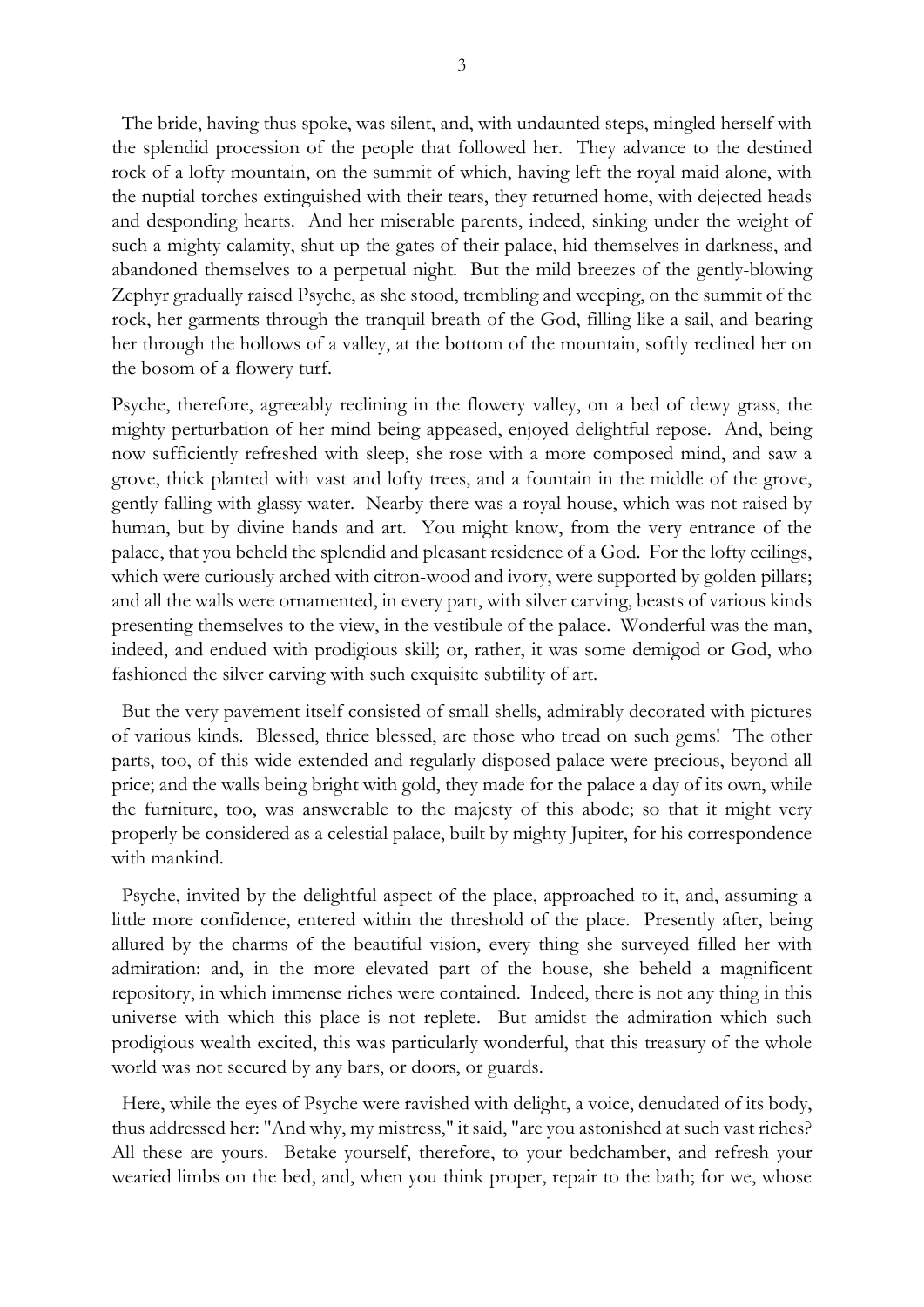voices you now hear, are your servants, who will diligently administer to all your commands, and, while we wait on your person, prepare royal banquets for your repast."

After refreshing herself with sleep she found the banqueting room and instantly, nectareous wines, and numerous dishes of various kinds of food, were served in, without any visible attendants, and having voices alone for her servants. After the table was furnished with this splendid banquet, a certain person entered, and sang, without being seen; at the same time an invisible musician played on the harp; and, last of all, her ears were ravished with a full chorus, from an invisible band.

 After these pleasures were finished, the evening now persuading to repose, Psyche retired to her bed; and when the night was far advanced, a certain gentle sound approached her ears. Then, fearing for her virginity, on account of the profound solitude of the place, she trembles, and is filled with horror, and dreads that which she is ignorant beyond any calamity. And now her unknown husband approached, ascended the bed, made her his wife, and hastily left her before the rising of the morning light. Immediately the attendant voices, who were the ministers of the bedchamber, took care of every thing necessary on the occasion. This course was continued for a long time; the novelty, by its constant repetition (as it was natural it should), became at last delightful; and the sound of the uncertain voices was the solace of her solitude.

\* \* \* \* \*

In the meantime, the parents of Psyche grew old in unwearied sorrow and lamentation; and the report of her destiny becoming more widely extended, her elder sisters came to know all the particulars respecting it, and immediately, being overwhelmed with sorrow, hastened to the presence of their afflicted parents. On that very night, the husband of Psyche thus addressed her (for the hands and the ears were the only media of their present communication): "Most charming Psyche, and dear wife, more cruel fortune now threatens thee with a deadly danger; which, I think, ought to be guarded against with the utmost attention. For now your sisters, who are disturbed through the belief of your death, in consequence of endeavouring to discover the place of your abode, will soon arrive at the rock on which you were lately exposed. If you should chance to hear any of their lamentations, neither make them any reply, nor even turn your eyes towards them; for, by doing otherwise, you will be the cause of the greatest grief to me, and of extreme destruction to yourself."

 Psyche assented, and promised that she would act agreeably to her husband's desire. But as soon as he, together with the night, were fled, the most miserable Psyche consumed the whole day in tears and lamentations, exclaiming that she was now entirely lost, since, securely confined in a blessed prison, she was deprived of human conversation, and not permitted to give salutary assistance to her sorrowing sisters, nor even so much as to see them. Neither refreshing herself, therefore, with the bath, nor with food, but weeping abundantly, she retired to rest. But her husband coming more early than usual, and embracing her weeping, thus expostulated with her: "Is this, my Psyche, what you promised me? What can I, your husband, now expect from you? What can I now hope for, since,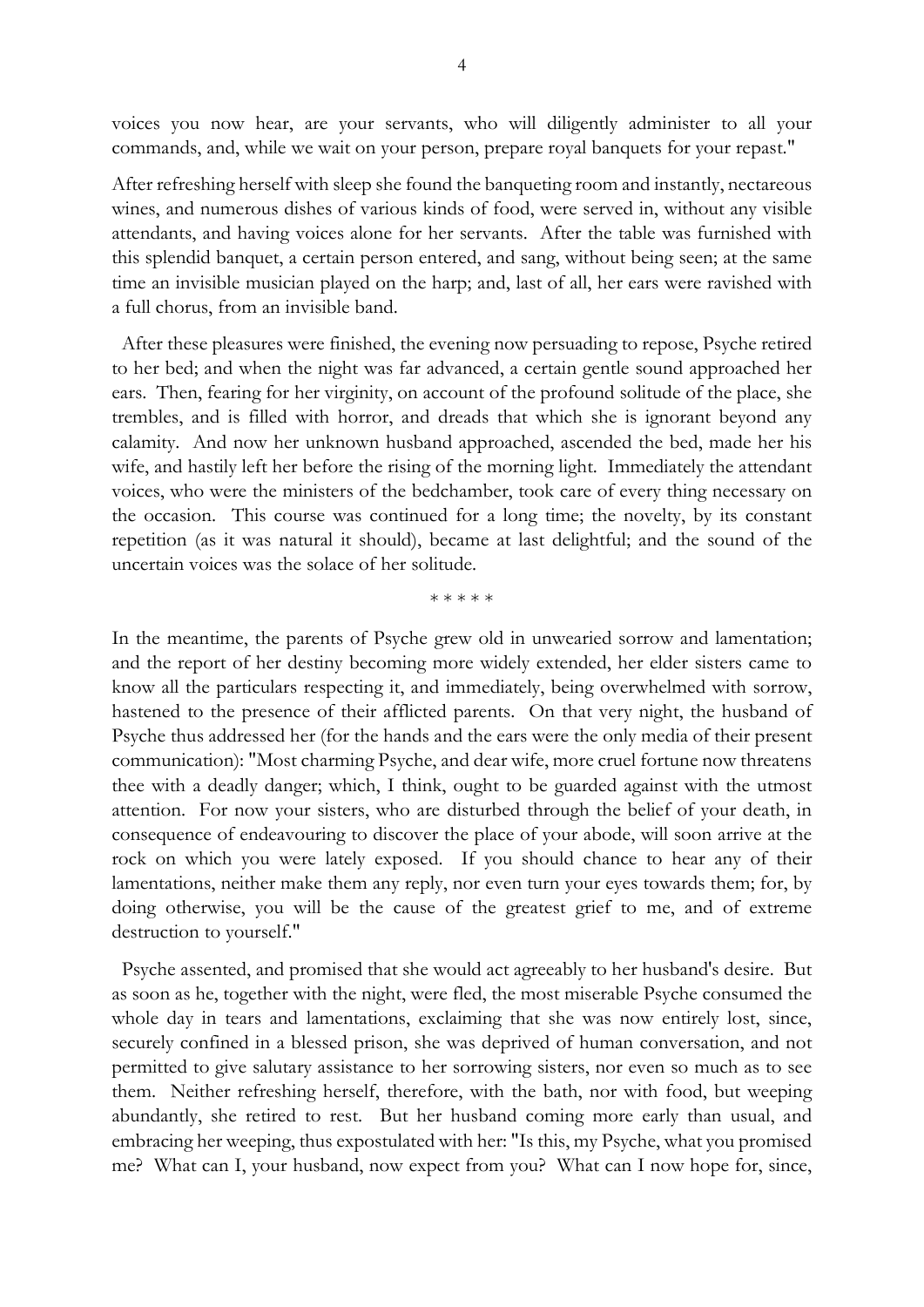neither by day nor by night, nor even in the midst of our conjugal embraces, you cease to be tormented with grief? But come, act now as you please, and comply with the pernicious desires of your soul. However, when you begin too late to repent of your folly, call to mind my serious admonitions."

 Psyche after this had recourse to prayers, and, while she threatens that she shall die if her request is denied, extorts from her husband permission to see her sisters, to assuage their grief and enjoy their conversation. Thus he pardoned the entreaties of his new wife, and permitted her, besides, to present her sisters with as much gold and as many jewels as she pleased; but he again and repeatedly admonished her, with the utmost earnestness, not to be persuaded, by their pernicious advice, to inquire concerning the form of her husband; nor by a sacrilegious curiosity hurl herself, from such an exalted fortune, and by this means deprive herself of his embraces.

 She thanked her husband for his indulgence, and requested that his servant Zephyr be placed at her disposal – and he, vanquished by the power of love, consenting, left before the coming dawn.

 Soon the sisters arrived in haste at the lofty rock on which Psyche was left abandoned, and there wept and made loud lamentations. And now they called on their miserable sister, by her proper name, till the spreading sound of their mournful voices, gliding down the declivities of the mountain, reached the ears of Psyche, who, distracted and trembling, ran out of her palace, and thus addressed them: "Why do you in vain afflict yourself with miserable lamentations? I, whom you deplore, am now present; cease, therefore, your complaints, and at length dry up those tears which you have so long shed for my loss, since you may now embrace her whom you have so vehemently mourned." Then, calling Zephyr, she acquaints him with her husband's commands, who, entirely obedient to the mandate of Cupid, brought them, borne on the most gentle gales, in safety to Psyche.

 The younger welcomed and embraced the two older sisters, led them into her golden palace and feasted them with the delicacies of her immortal table. But as soon as her sisters were satiated with this affluence of celestial riches, they began to nourish envy profoundly in their hearts: and, at last, one of them, with a very particular and curious importunity, inquired who was the master of these celestial possessions? And who, and what sort of a person her husband was? Psyche, however, by no means violated her husband's injunctions, or suffered them to depart from the secret recesses of her bosom; but, devising an answer adapted to the occasion, told them that he was a beautiful youth, whose cheeks were yet only shadowed with down, and that he was, for the most part, occupied in rural employments, and in hunting on the mountains. And lest, by any slip in the course of her conversation, she should betray the secret advice, having loaded them with rich presents of gold and jewels, she called Zephyr, and ordered him to carry them to the lofty rock.

 This being immediately accomplished, these admirable sisters, as they were returning home, burning with the rancour of increasing envy, discoursed much with each other, comparing their own lives with Psyche's and plotting to bring her down. Concealing the precious gifts which they had received from Psyche, dishevelling their hair, tearing their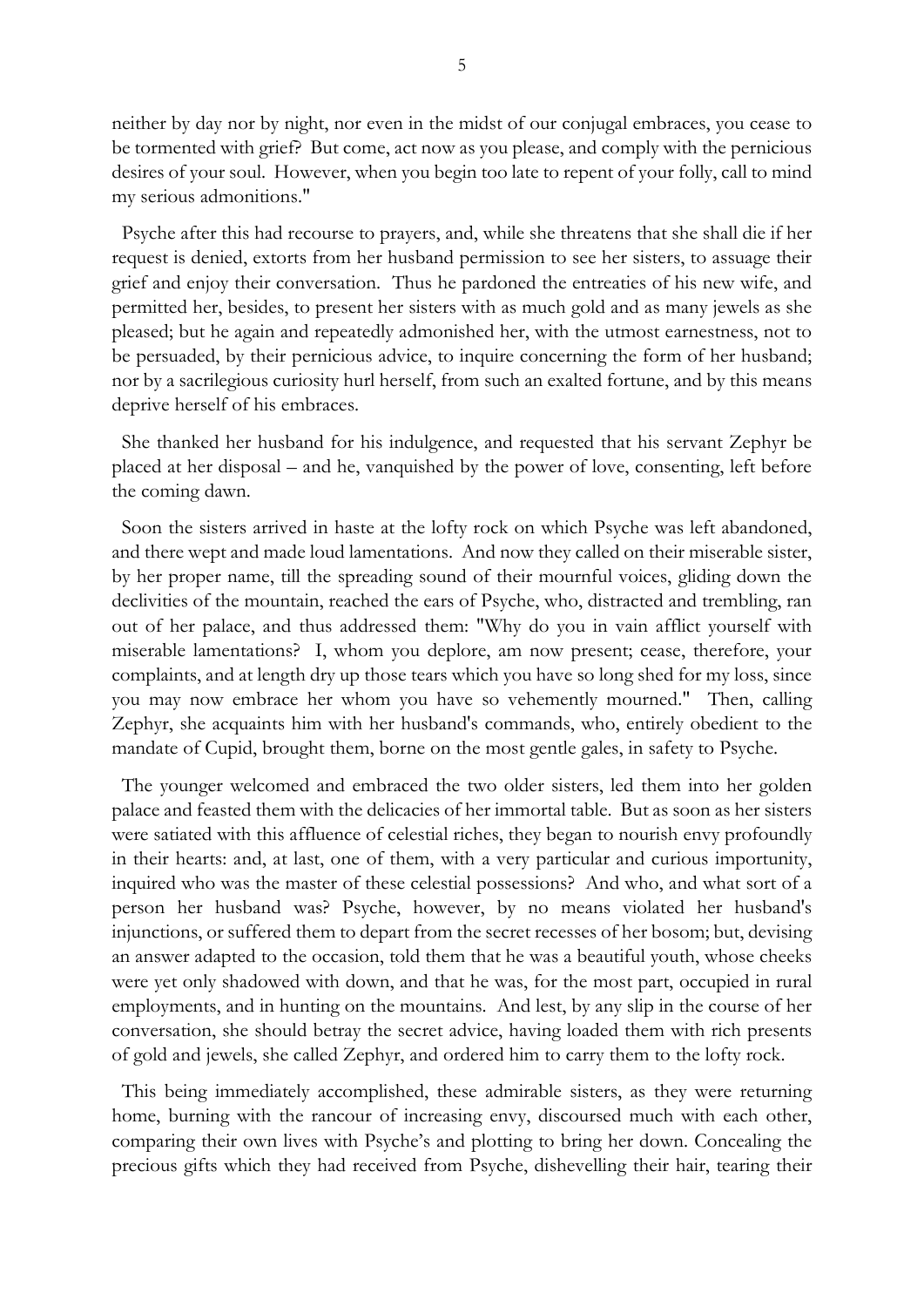faces with dissembled grief, and renewing fictitious tears, returned to their parents. These, however, the wounds of whose sorrows they had again opened by their narration, they hastily take their leave of, big with the madness of envy, and return to their own habitations, machinating nefarious guile, or rather parricide, against their innocent sister.

 In the meantime Psyche's unknown husband again admonished her in his nocturnal discourses, warning her against the stratagems now being formed and pleading with her to avoid them for her own sake and for the sake of an offspring already growing in her womb. Her promises and tears, however, overcome her unseen husband's prohibitions, and once again the sisters visit, and with disassembled affection say, ""Psyche, not now so slender as you were before, since you are now almost a mother, what mighty good do you think you bear for us in your womb? With what prodigious joy will you exhilarate the whole of our house! O how happy shall we be through the nurture of the golden infant, who, if he corresponds in beauty as he ought to do to his parents, will be born a perfect Cupid." And having been feasted and entertained by the unseen chorus, again turn the conversation to Psyche's husband: she, through her too great simplicity, having forgot the former account which she had given of her husband, invented a new story respecting him. She told them that her husband was of the next province; that he carried on a trade with abundance of money; and that he was now of a middle age, a grey hair being here and there scattered on his head. And without prolonging the conversation any further, she again committed them to the charge of the winds, after she had loaded them with costly presents.

 The sharp and envious sisters understand that Psyche is unaware of her husband's nature and form, and having passed through a night of interrupted sleep; fly as soon as it was morning to the rock, and by the usual vehicle of the wind, descend rapidly down to Psyche, who, with forced tears, remind her of the words of the oracle and convince her that she is married to a monster who will devour her as soon as she has grown to full term.

 Then the miserable Psyche, as being full of simplicity, and of a pliant disposition, is seized with terror at the dire relation, and being thus quite beside herself, loses the remembrance of all her husband's admonitions and her own promises, and hurls herself headlong into a profound abyss of calamity. Trembling, therefore, and pale, and with an almost lifeless voice, she thus addressed them in broken words: "You, indeed, most dear sisters, have acted as it was proper you should, with becoming piety towards me; and it appears to me that those who gave you this information, did not invent a lie. For I have never yet beheld my husband's face, nor do I know who or what he is; but only hearing him by night, I endure a husband of an uncertain condition, and one that perpetually avoids the light of day. I am, therefore, of your opinion, that he is some monstrous beast, who always terrifies me from attempting to behold him, and threatens some prodigious evil as the consequence of curiosity respecting his countenance. Now, therefore, if you are able to give any salutary assistance to your sister, who is thus dangerously situated, defer it not for a moment."

 These wicked women, having thus found an avenue to their pernicious design, by a full discovery of their sister's condition, laying aside the concealments of covered artifice, invade the trembling thoughts of the simple girl with the drawn sword of deception. At length, therefore, one of them thus began: "Since the ties of blood oblige us to have no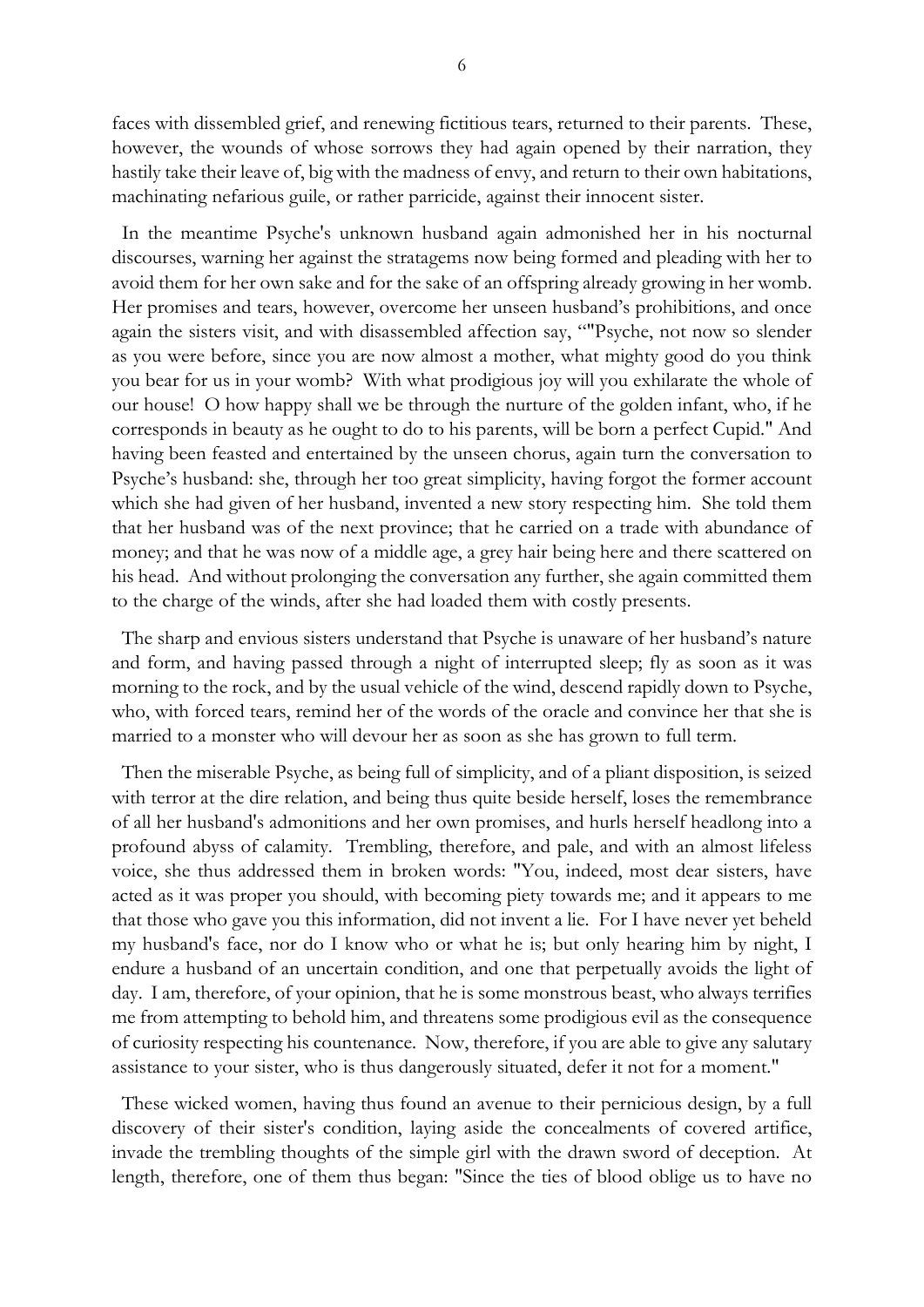fear of danger before our eyes in the pursuit of your safety, we will discover to you the only way which leads to your preservation, and which has been the result of long-continued cogitation. Secretly conceal a very sharp razor, which has been perfectly well set, in that part of the bed on which you are accustomed to lie; and provide likewise an elegant lamp, full of oil, and shining with a splendid light. Hide this lamp in some part of the enclosing tapestry; and having acted with the utmost secrecy in these preparations, as soon as with furrowed steps he ascends the accustomed bed, is stretched at length, and held fast in the fetters of his first and soundest sleep, then silently leaving the bed, and tripping along softly with naked feet, free the lamp from its dark concealment, take advantage of its light to accomplish your illustrious undertaking, and with a bold heart, elevated right hand, and strenuous exertion, cut off the head of the noxious serpent. Nor shall our assistance be wanting to you in this affair; but we shall wait near with impatient anxiety, till you have procured your own safety by his death; and then bringing away with you all your invisible attendants, we will join you, who are a woman, in votive nuptials to a man."

 With such pernicious discourse, having inflamed the bosom of their now perfectly ardent sister, they left her, fearing in the highest degree the very confines of such a mighty evil; and by the wonted impulse of the winged gale, being raised on the rock, immediately hurl themselves from thence with rapid flight, and having ascended the ships, depart to their respective habitations.

 But Psyche being left alone, if she can be said to be alone, who is hurried along by pernicious Furies, is tossed with sorrow like a raging sea; and though her designs were fixed, and her mind was obstinately bent to accomplish what she intended, yet now she was beginning to apply her hands to the impious work, she staggers with uncertain determinations, and is distracted with the apprehension of her approaching calamities. She is now full of speed, then dilatory; now bold, then fearful; now diffident, then angry; and what is the most wonderful of all, in the same body she loves the husband, and hates the beast. However, as soon as the evening drew on the night, she prepares with precipitate haste the instruments of her nefarious enterprise.

 The night came, the husband was present, and after the first embrace, he fell into a profound sleep. Then Psyche, who was otherwise of a mild body and mind, yet, the cruelty of fate assisting her, is now corroborated. Hence, taking out the lamp, and snatching the razor, her boldness transformed her nature. But as soon as, by the light of the lamp, the secrets of the bed stood revealed, she saw the most mild and sweet of all wild beasts, even the beautiful God Cupid himself, most beautifully lying on the bed; by whose aspect the lamp itself participated of hilarity, and the razor repented itself of its sacrilegious edge.

 But Psyche, terrified at the amazingly beautiful countenance of the God, impotent of mind, sinking through deadly paleness, and trembling, fell on her knees, and could not tell where so properly to hide the steel, as in her own bosom, which, indeed, she would have done, had not the razor, afraid of a crime so prodigious, fled just then out of her rash hand. And now, as she kneels weary on the ground, by often beholding the beauty of his divine countenance, she finds herself refreshed. She sees the genial locks of his golden head, largely anointed with ambrosia; the ringlets gracefully entangled, wandering over his milky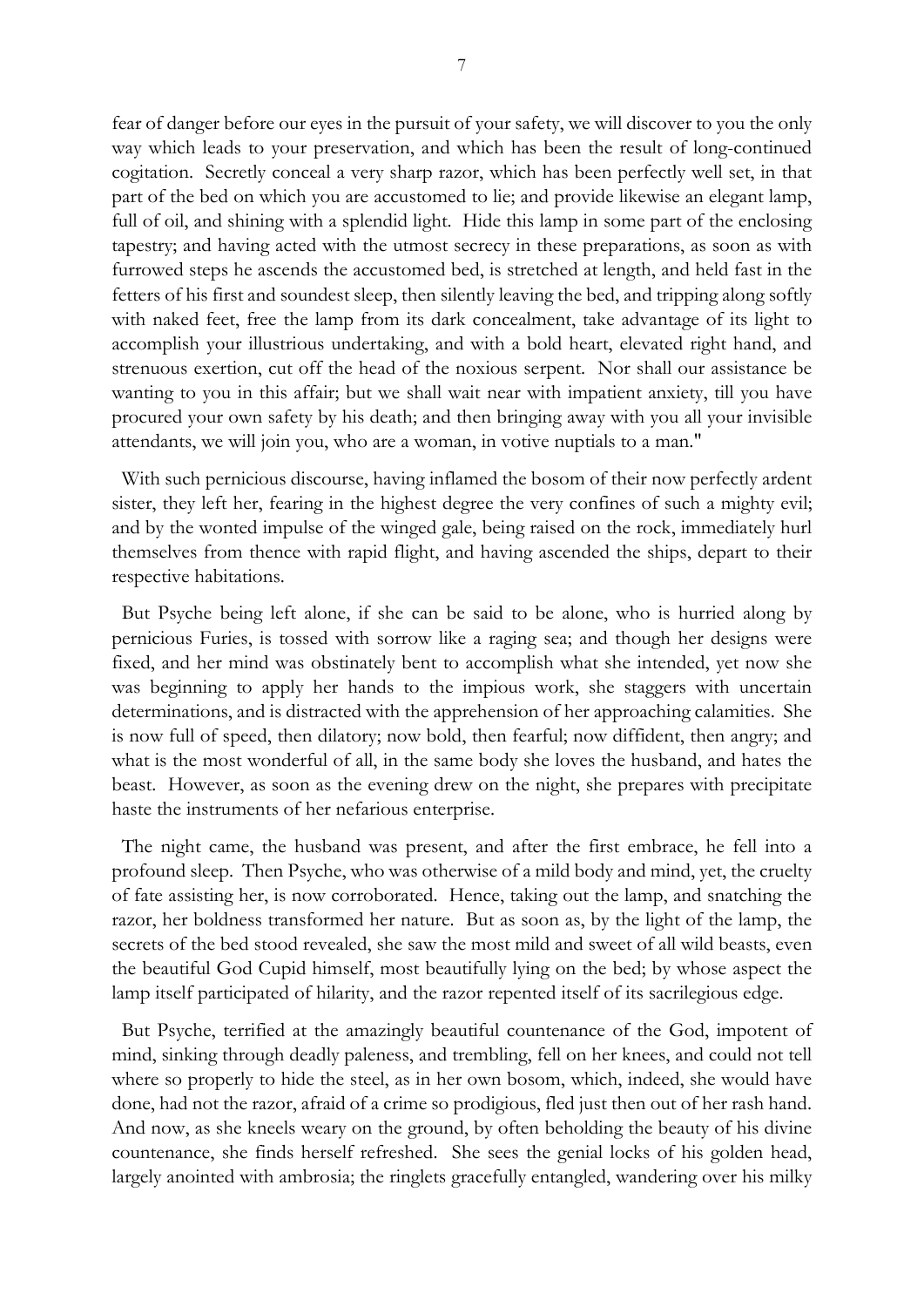neck and purple cheeks, some pendulous before, and some behind, by whose excessive radiance the very light of the lamp shone with a wavering splendour. On the shoulders of the volatile God, wings of a shining whiteness were seen; and though they were not in motion, yet the outward tender and delicate down, tremulously rebounding, was unquietly wanton. The rest of his body was smooth and elegant, and such as Venus did not repent of bringing forth. At the foot of the bed lay his bow, his quiver, and his arrows, the propitious weapons of the mighty God.

 These while Psyche with an insatiable mind handles, and explores with eager curiosity, and admires her husband's arms, she draws out of the quiver one of the arrows, and with the tip of her finger touching the point to try its sharpness, by the bold pressure of her trembling hand she pierced the flesh so deep, that some small drops of rosy blood spread themselves with dewy sprinkling on her skin; and thus ignorant Psyche voluntarily fell in love with love. Then, burning more and more with the desire of Cupid, gazing on his face with insatiable eyes, and multiplying petulant kisses, her only fear was, lest he should wake too soon.

 But while, astonished through such a mighty good, her wounded mind fluctuates, the lamp, whether through vile perfidy, or noxious envy, or whether it longed to touch, and as it were, kiss such a beautiful body, threw out a drop of boiling oil from the summit of its light on the right shoulder of the God. The God, thus burnt, leaped from the bed, and seeing the evidence of forfeited fidelity, silently flew away from the eyes and hands of his most unhappy wife. But Psyche immediately, with both her hands, caught hold of his right leg as he was mounting, being the miserable appendix of his sublime flight through the cloudy regions, till at length, through weariness, she fell to the ground.

 Her lover God, however, not yet deserting her, as she lay on the ground, flew to a neighbouring cypress tree, and being severely agitated, thus spoke to her from its lofty top: "Most simple Psyche, I, unmindful of the commands of my mother Venus, who ordered me to cause you to be enamoured of some mean and miserable son of the vulgar, chose rather to fly to you as a lover myself. I know that I have acted in this respect lightly, and I, who am so excellent an archer, have wounded myself, with my own arrow, and have made you my wife, that I might, it seems, be considered by you as a beast, and that you might cut off my head, which bears those very eyes by which you are beloved. This was the danger of which I so often warned you to beware; this was the mischief I so benevolently admonished you to consider. But those egregious counsellors of yours shall speedily suffer from me the punishment of such pernicious advice; while you I shall only punish by my flight." Thus spake Cupid, and with the conclusion of his speech sprang with his pinions on high.

But Psyche lay prostrate on the ground, gazing on her soaring husband as long as he remained in sight, and afflicting herself with lamentations in the extreme. When, however, distance had rendered him invisible, she threw herself from the bank of the next river headlong into its stream. But the gentle river, in honour of the God, who used to burn the waters themselves, and fearing for himself, immediately, on the back of a gentle wave, delivered her safe to the flowery bank.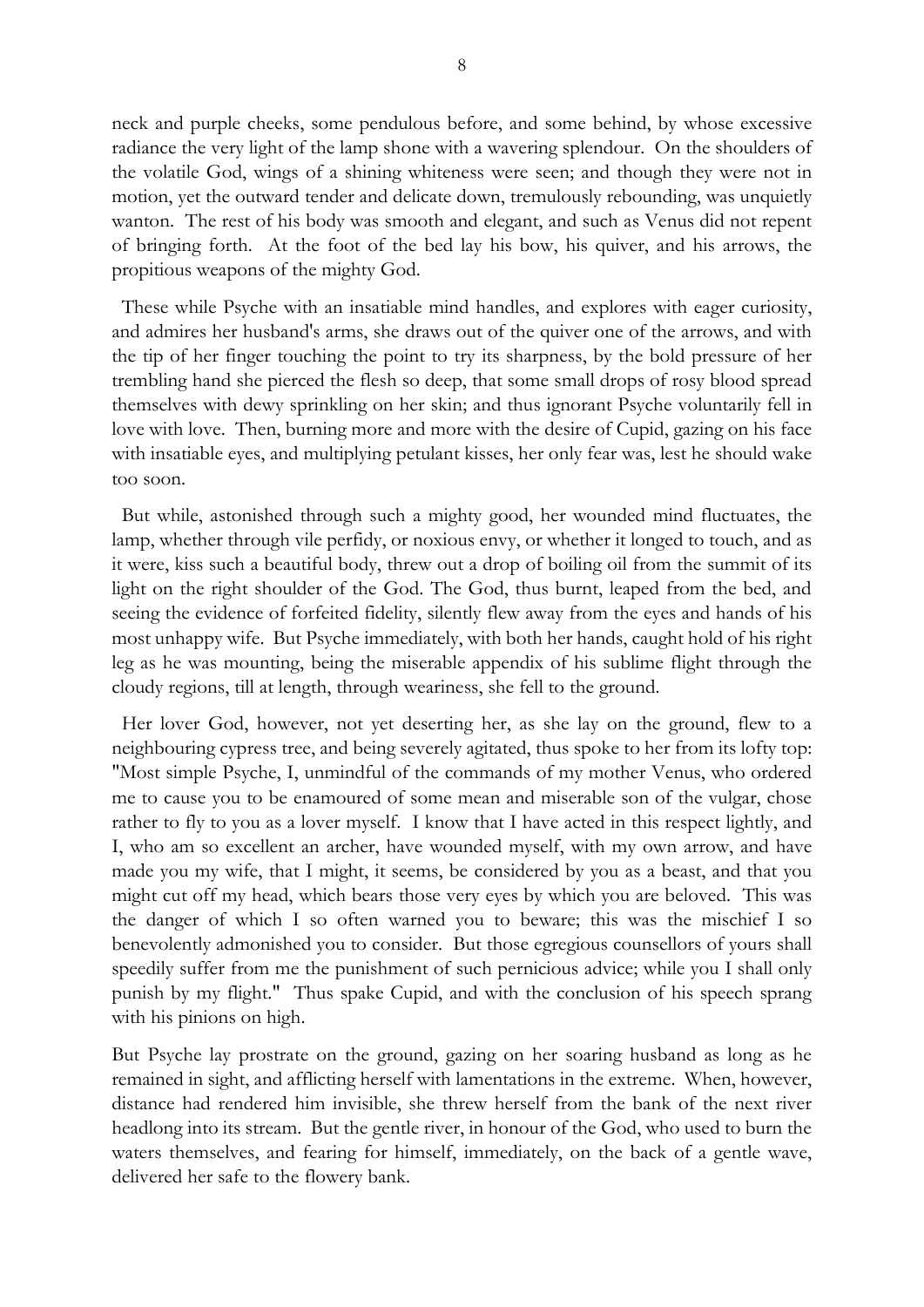It happened at that time, that the rural God Pan sat on the margin of the river, embracing the Goddess Canna, and teaching her to sing in all manner of gentle strains. Near them a wanton herd of kids browsed on the grassy bank. The shaggy God, who was not ignorant of the misfortune of Psyche, called her gently to him, and thus allured her in soothing language: "Most elegant girl, I am indeed a rural person, and a shepherd; but through the benefit of an extended old age I have acquired abundance of experience; and if I rightly conjecture, since prudent men boast the power of divination, from your stumbling and often reeling gait, from the extreme paleness of your countenance, from your perpetual sighing and sorrowful eyes, you labour under an excess of love. Listen, therefore, to me; attempt no more to drown yourself, or to put an end to your existence by calling any other kind of death to your assistance; but cease to grieve, lay aside your sorrow, and rather by prayers worship Cupid, the greatest of the Gods, and strive to please him by true devotions, as he is a delicate and luxurious youth."

 The pastoral God having thus spoken, Psyche made no reply, but adoring the salutary divinity, departed from the place.

\* \* \* \* \*

Some mythological and philosophical keys

**Psyche and her sisters**. According to the Platonic tradition, the soul is composed by the Demiurge from a mixture of *essence, sameness* and *difference*; when the soul engages with the manifested world she is said to have three centres of activity or powers – reason, anger and desire, of which reason is the essence and the key to immortality. Further, when she extents her pure power of reason into the mundane world, she must take to herself a certain connection both to nature's impulses and to imagination.

**The enmity of Venus (Aphrodite)**. The real erotic summit belongs to Aphrodite "because a perfectly erotic being, who is taken care of by Aphrodite, ascends towards divine beauty itself, despising the beautiful things on the level of the sensible." Proclus *On the Republic*, I, 109.

**The King and Queen retreat into perpetual darkness**. The first hypostasis of intelligibles is *being itself*, which is mingled from bound and infinity. Perpetual darkness therefore, may be said to reside here, because this hypostasis through proximity to the ineffable cause of all becomes darkened. "For being very near, as Damascius admirably observes, to the immense principle, if it be lawful so to speak, it dwells as it were in the adytum of that truly mystic silence." This darkness, however, is not any deficiency, but a transcendency of all that is luminous. For as there is one kind of ignorance which is below knowledge as being the defect of it, and another which is above knowledge, being that in which our ascent to the ineffable terminates; thus also, there are two kinds of darkness, the one being below, and the other above light. *Thomas Taylor*.

**The high craggy rock** – the highest point of the intelligible realm (that is to say the realm of pure being) is like the peak of a mountain, not only because all other conditions of being are "below"